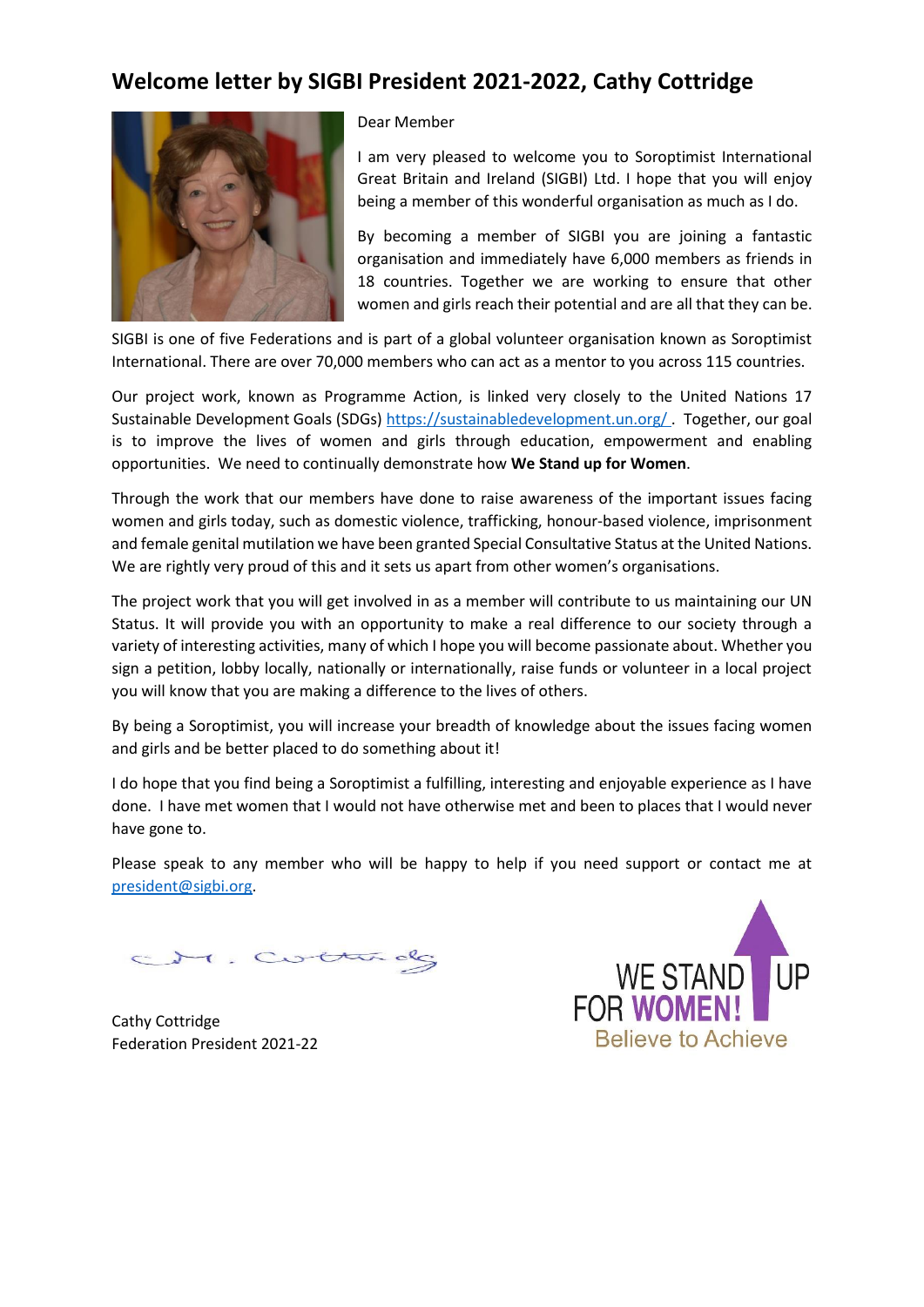# **Soroptimist International (SI)**

You have become a member of an International Organisation that is in 115 countries worldwide.

The Headquarters of Soroptimist International is in Cambridge, UK.

Soroptimist International has five Federations:

Africa (SIAF), Americas (SIA), Europe (SI E), Great Britain and Ireland (SIGBI) and South West Pacific (SISWP)

Our Federation is SI Great Britain and Ireland, each Federation operates under the SI Constitution but has its own internal structure and, policies and procedures.

For further information about Soroptimist International, our umbrella organisation, please visit [www.soroptimistinternational.org](https://www.soroptimistinternational.org/)

An organisation chart of Soroptimist International and the biographies of the current Directors of SIGBI Ltd are on the SIGBI Website - <https://sigbi.org/who-we-are/how-it-works/>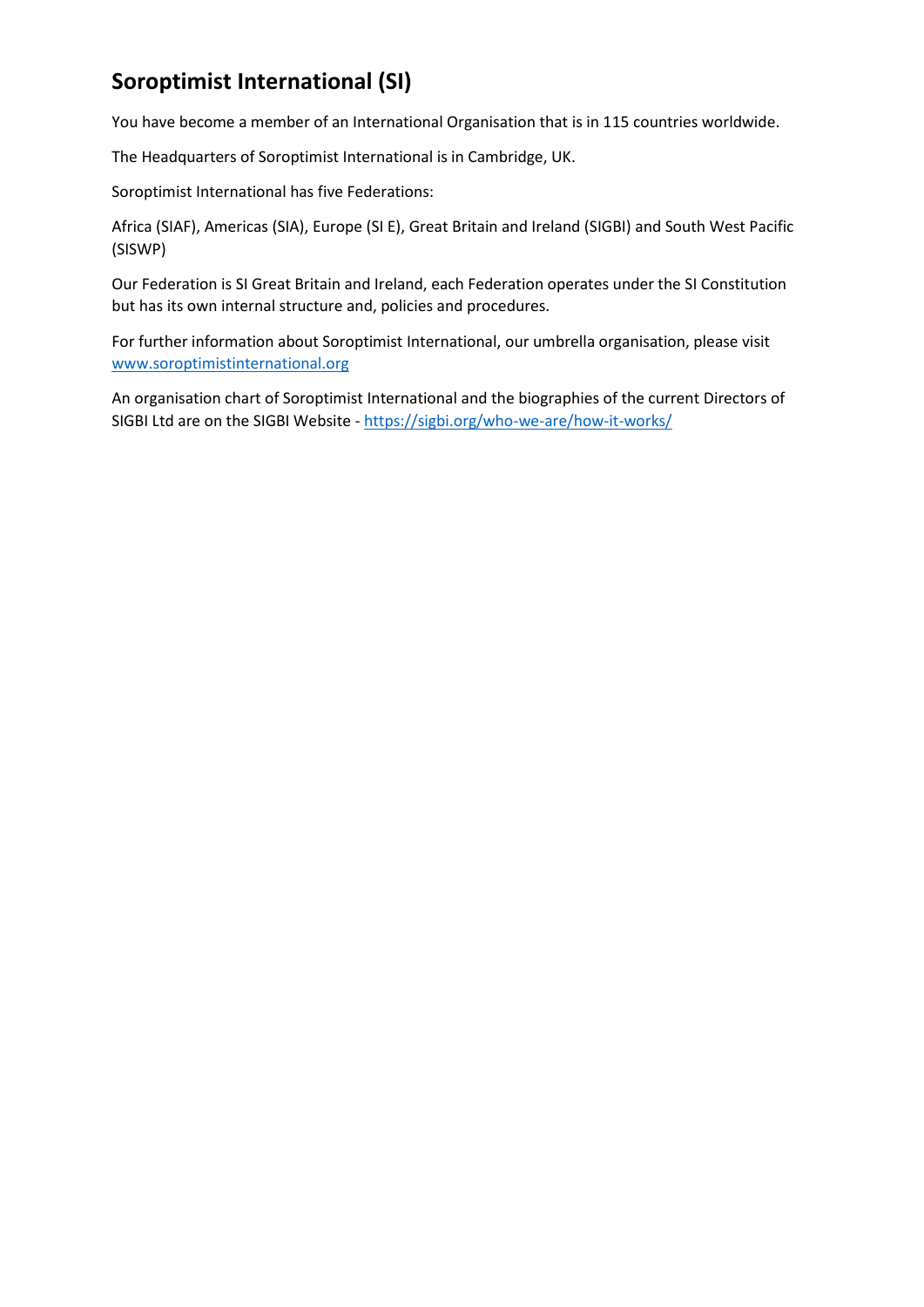## **What it means to be a club member**

Congratulations for becoming part of this worldwide team of women!! By joining us, you have many different ways of participating in the work of Soroptimists.

#### **In your club:**

- You can attend the scheduled meetings
- You can join small working parties that link to your own interests
- You can meet membership and executive officers for an informal chat if there is something in particular you would like to know more about
- You can bring friends and family to events, not just the social ones
- You can host a meeting if that suits your schedule better than going out to one

### **In the Region/National Association/Network:**

You become part of your Region/National Association/Network which is a cluster of clubs that are geographically close. There are usually quarterly meetings.

- You can attend the Region meetings
- You can build friendship links with women from other clubs
- You can attend the charter and social events of other clubs and take family and friends
- You can ask for an item to be put on the region agenda in consultation with your own club
- You can be the club representative at these meetings to bring back important information

### **In the Federation:**

- You can attend the annual conference, study days and development days
- You can attend as a silent observer to Federation meetings
- You can attend as silent observer to the UK Programme Action Committee
- You can attend the Commission for the Status of Women in New York
- You can attend any club meeting globally as a visitor with prior arrangement

As you become part of this organisation, you may want to take on a leadership role on the executive of your own club. This is where your club will support you to further understand roles and structures and you would do this before applications to Region and then Federation Office.

So, you have joined a global organisation and the opportunities are wide ranging and certainly not all are listed here. We want you to achieve your ambitions and we commit to supporting you.

For more information you might be interested in looking at th[e Annual Report](https://sigbi.org/members/files/Annual-Report-2020.pdf) and the [Members](https://sigbi.org/members/files/Members-Handbook.pdf)' [Handbook.](https://sigbi.org/members/files/Members-Handbook.pdf)